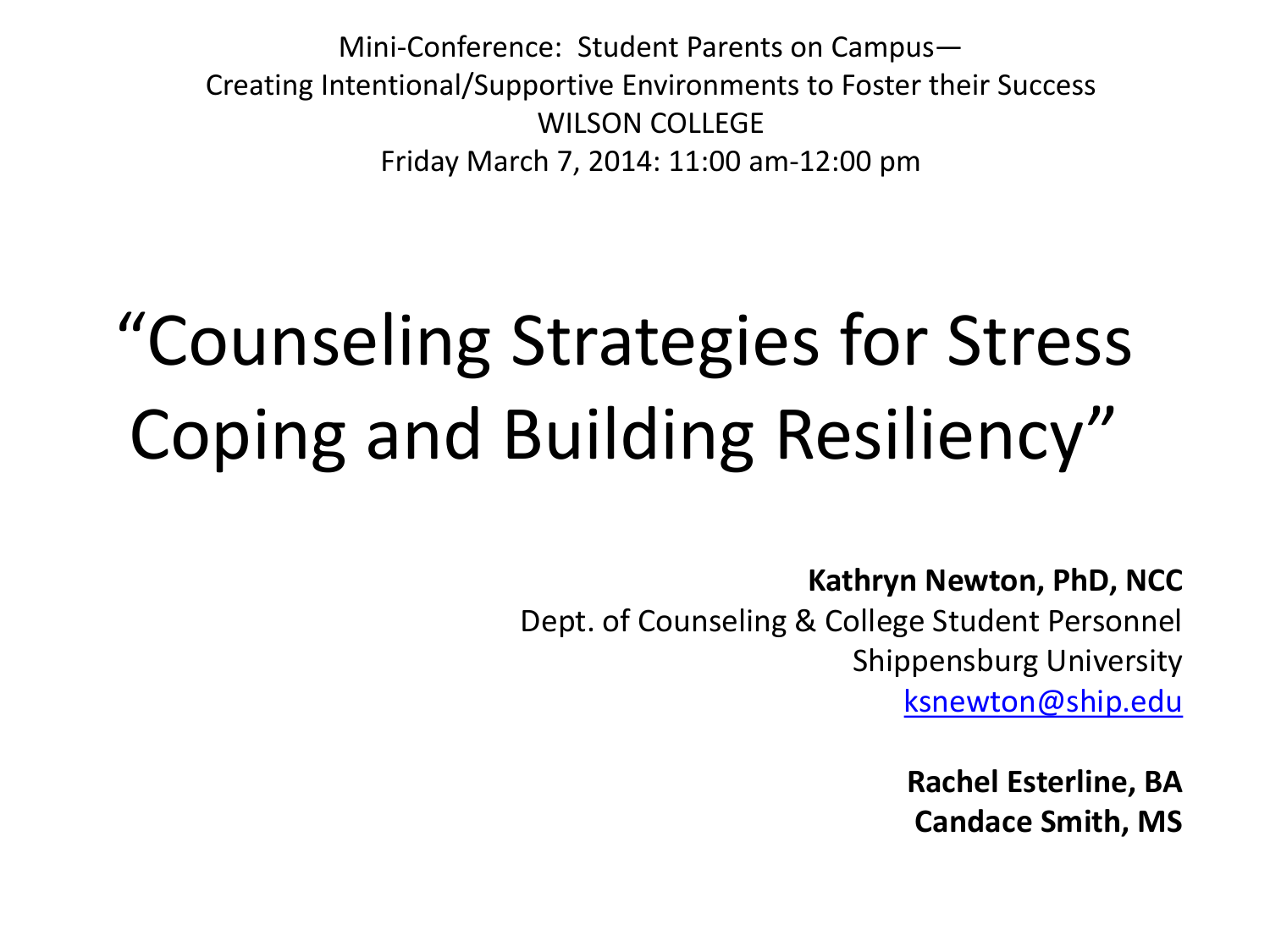#### **LEARNING OBJECTIVES**

- 1. Starting a conversation
- 2. Overview of the human stress response
- 3. Assessment tools: symptoms & coping
- 4. Strategies
- 5. Resources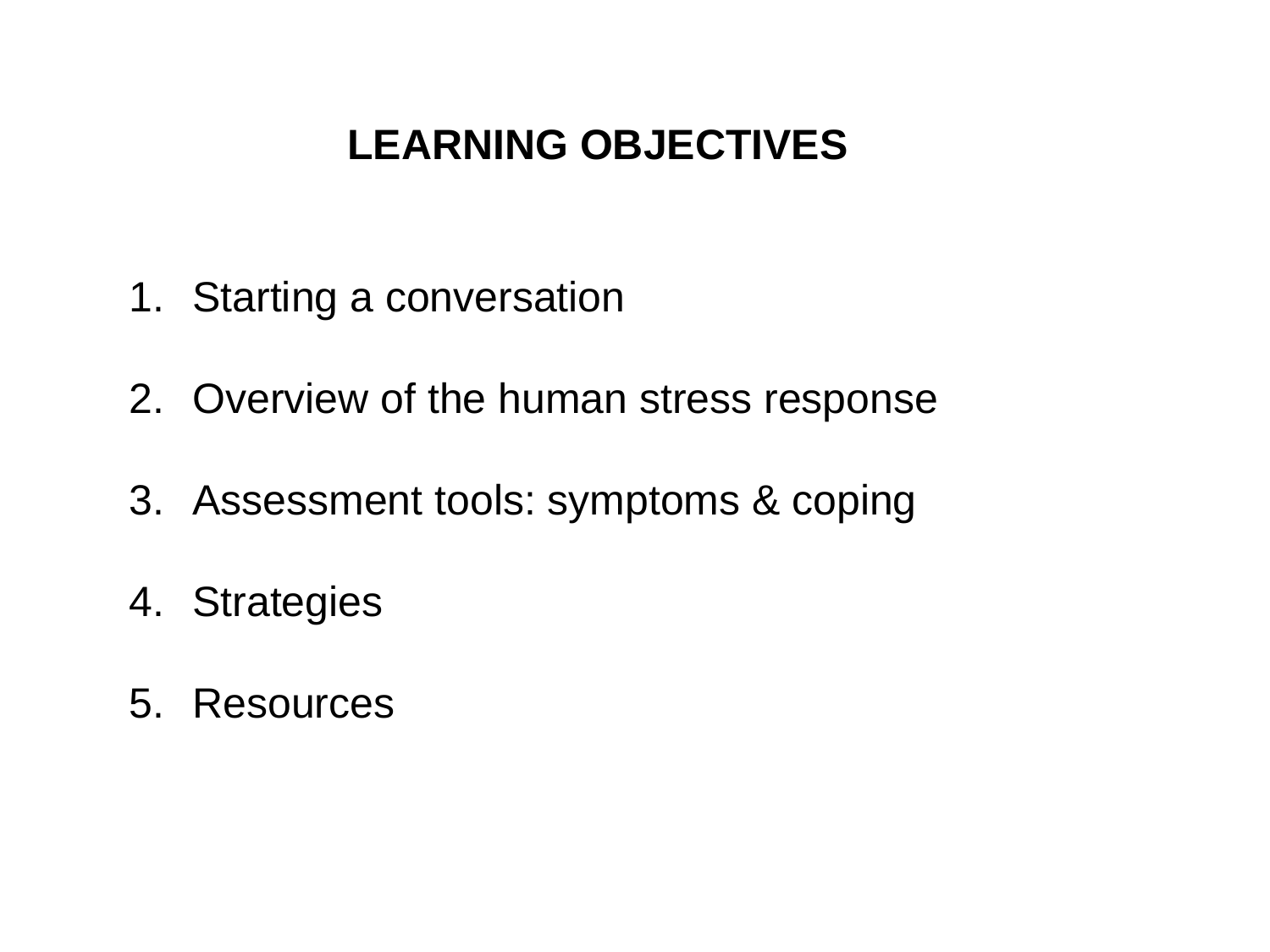# 3 Domains for Learning

#### COGNITIVE AFFECTIVE

What information is most salient (individual, environmental, systemic)?

What feelings, values or attitudes are most salient?

What behaviors (skills) could be learned and practiced to best address the presenting concerns?

SKILL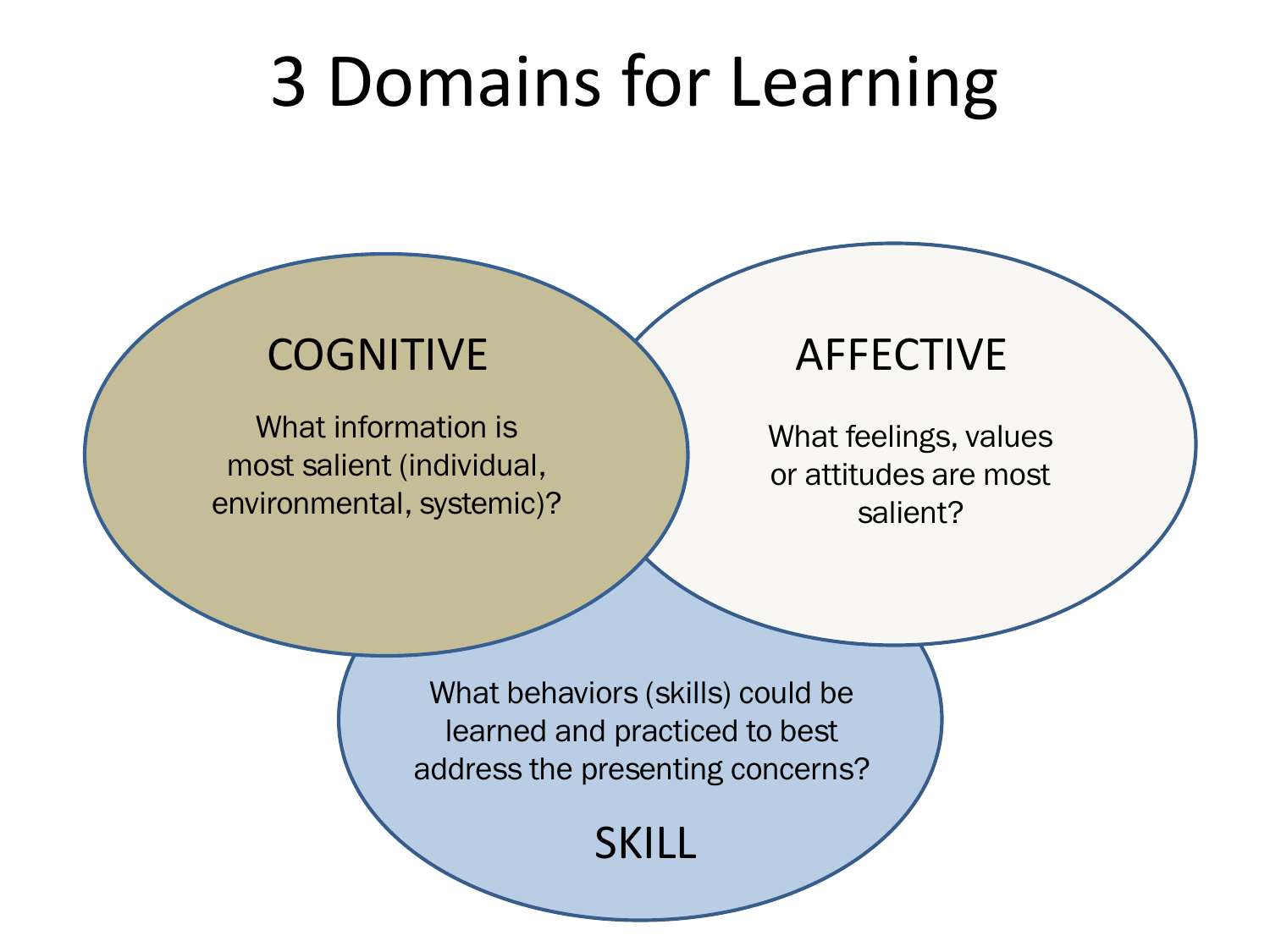### Starting a Conversation

- When you say "I'm stressed", what do you mean? – *Listen for: emotion, behavior, cognitive, social/roles?*
- What do you know about yourself and stress?
	- *What are your "distressing" stressors?*
	- *stress-related symptoms*
	- *ways of coping (healthy, unhealthy/ineffective)*
	- *Strengths*
- What 1 change would reduce stress to manageable level? – *Ex: "vent", support, organize, eliminate, skills, find meaning*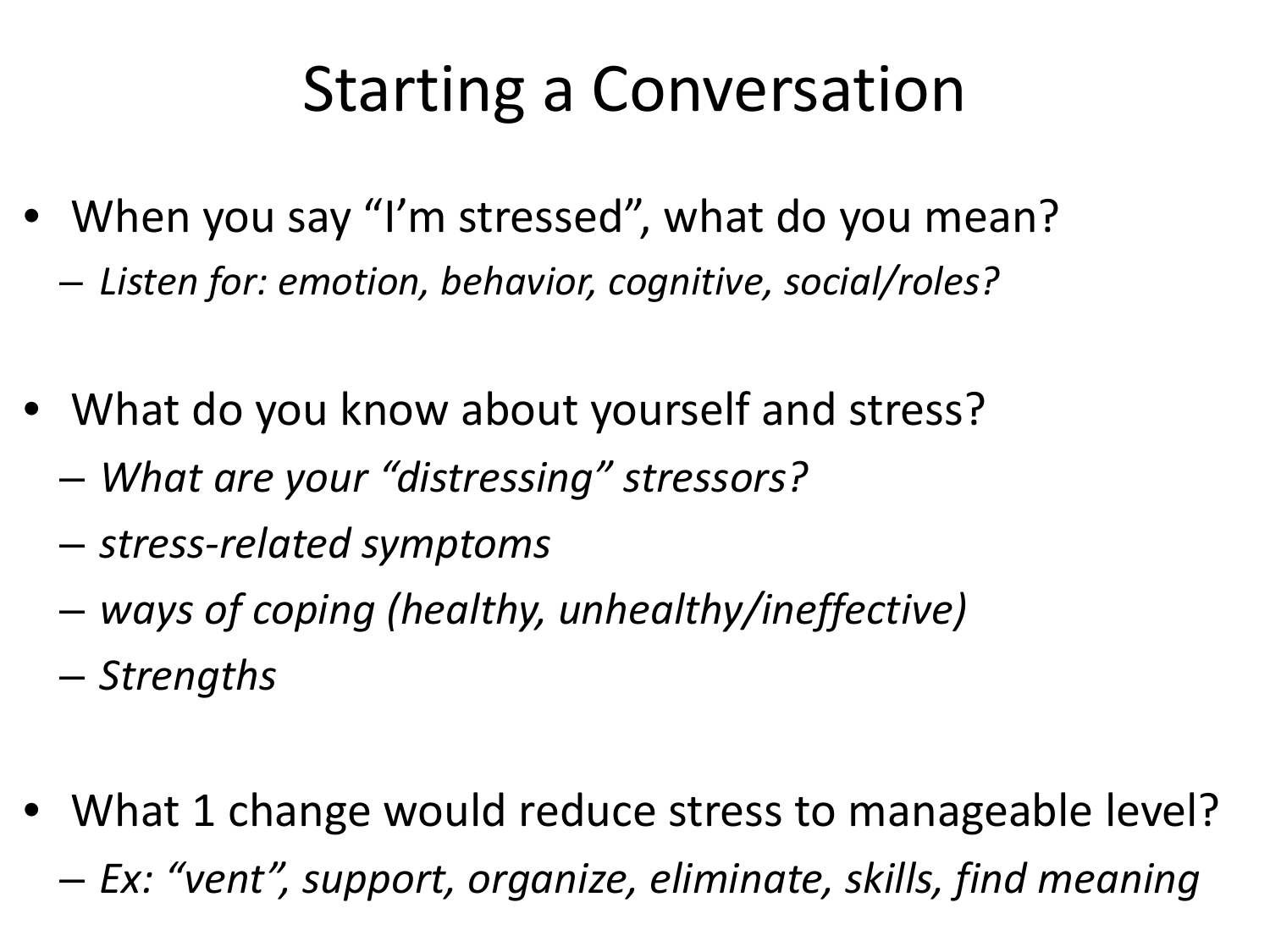# Defining Stress

- "Stress" is a non-specific term > no direction for change
- DEVELOP a LANGUAGE for CHANGE:
- "**Stress**" = any pressure that creates a response challenge
	- *Stress as a neutral concept, neither good nor bad!*
- "**Stressors**" = types and sources of pressure
- "**Stress response**" = how one **perceives** the pressure:
	- –Distress (dysfunction)
	- –Coping (resources & responses)
	- –Eustress (growth)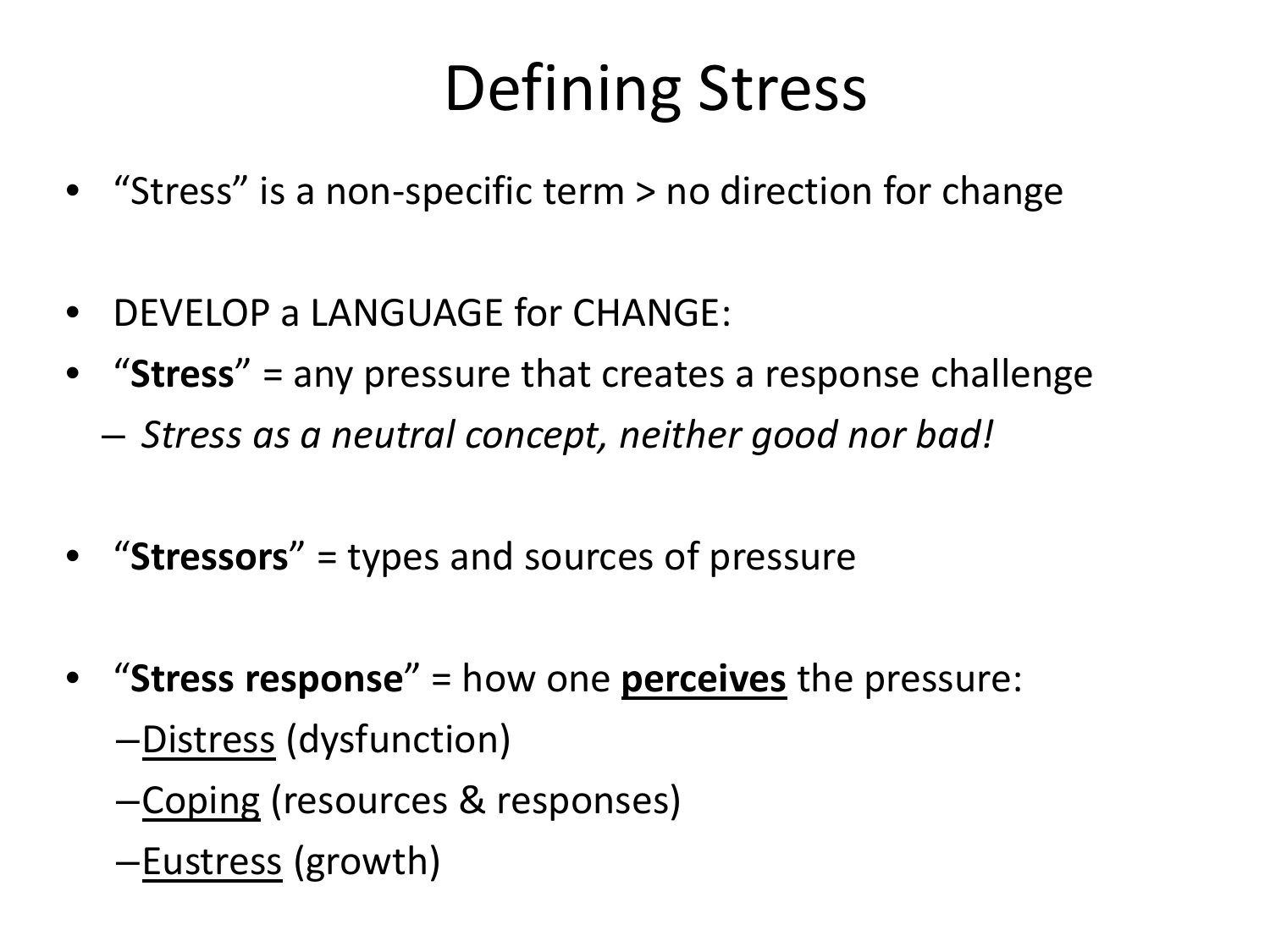### What are "Stressors"?

- Occur on a continuum: mild to traumatic
- Common "stressors" (sources of pressure): –Self-demands, roles, life changes, daily hassles –Environmental: people, places, things, events
- Stressors can be:
	- –**Acute** (intense, time-bound, isolated events)
	- –**Chronic** (intense or not, ongoing)
	- –**Expected** or **unexpected**
	- –**Real** or **imagined**
	- –…*or –most likely- a combination of any of the above!*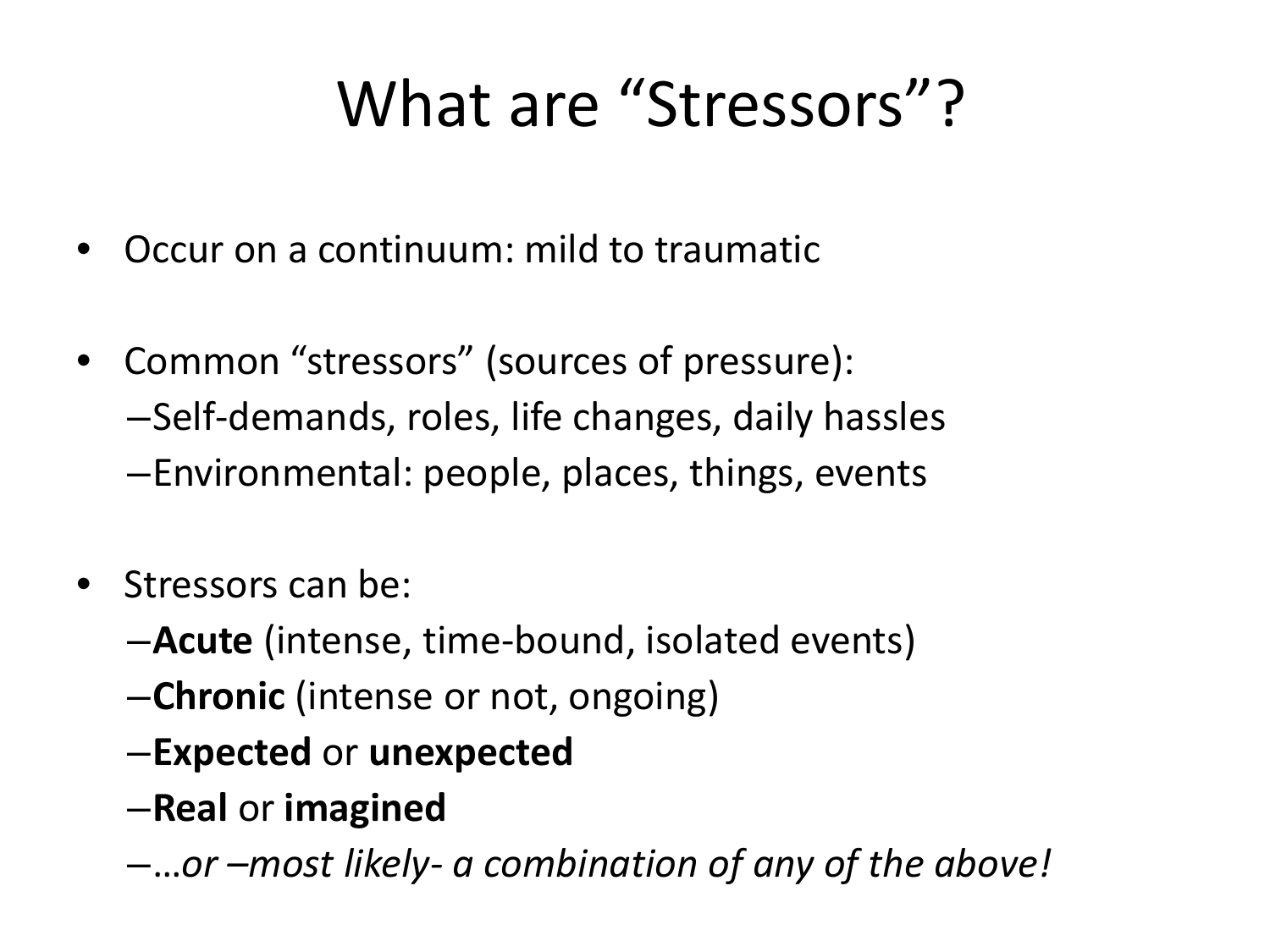## Role of Perception

- Perception of stressor/s correlates with response type
- Perception is processed through assessment: –of stressor: threat/ no threat?
	- –of coping resources: can I handle this?
	- –of expected outcome: will I succeed or fail?
- Implications:
	- –We may or may not have control over stressors
	- –We DO have the ability to adjust our perceptions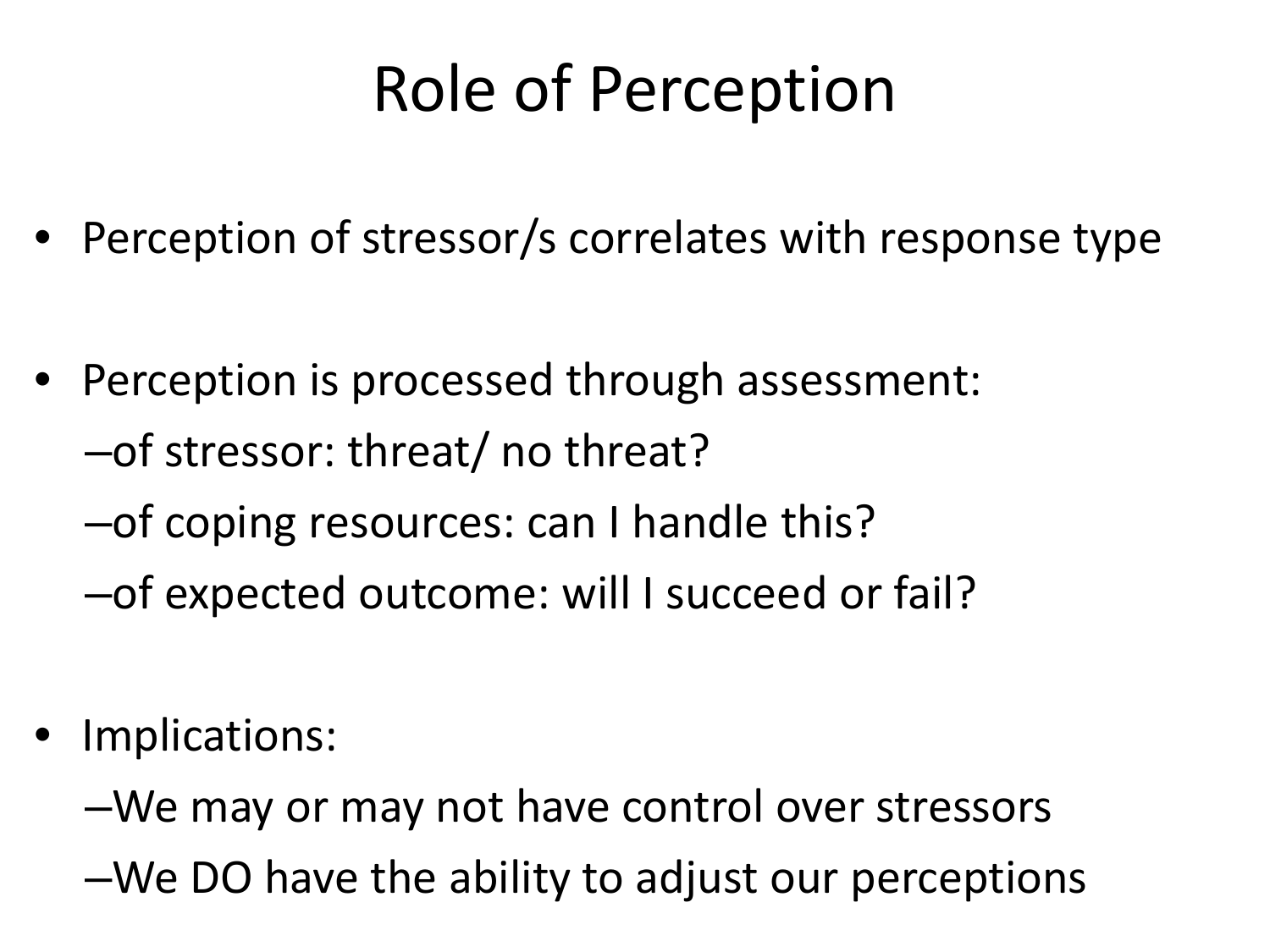# Stress Appraisal & Response

- Initial appraisal:
	- –Primary: significance? (threat/no threat)
	- –Secondary: capacity to respond? (low/high)
- Signs of **Distress** appraisal:
	- –Emotional, dramatic, catastrophic (fight/flight, or freeze) –Inability to access and/or use available resources
- Signs of **Eustress** appraisal:
	- –Realistic, control/confidence/efficacy, hopefulness
	- –Can distinguish actual problem from emotional response
	- –Effective use of available resources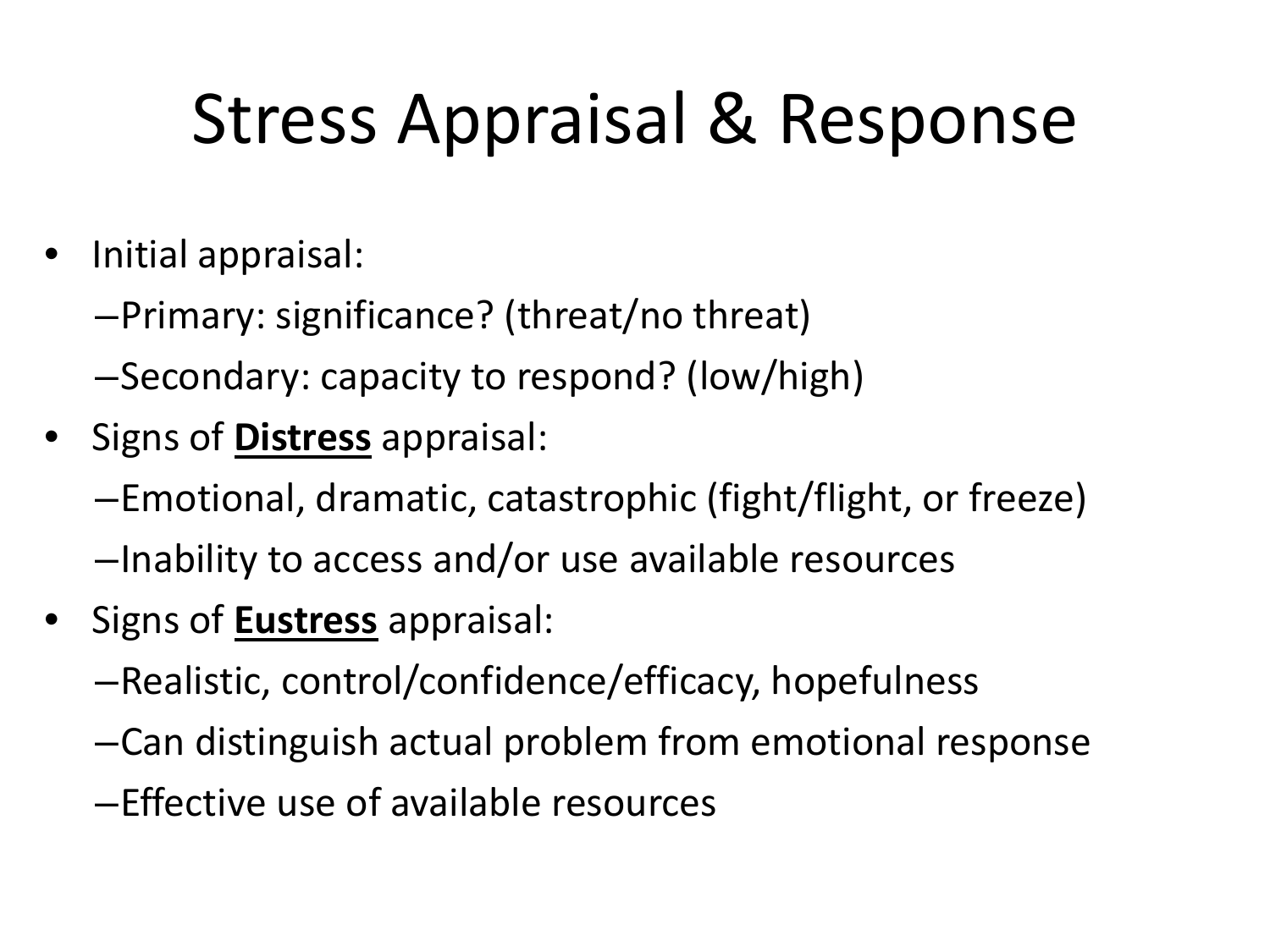# Stress & the Nervous System

#### **Primitive Response**

Limbic system (amygdala)/brain stem The "emotional brain"; "fight or flight"; the freeze response

#### **Cognitive Response**

Frontal lobe "Directed attention", "willful activity" Emotional intelligence

#### **Info Transfer Bi-Directional**

CNS/brain & spinal cord  $\iff$  sensory receptors/body

Can use brain and/or body to prevent and interrupt unhealthy stress responses (cognitive and/or behavioral interventions)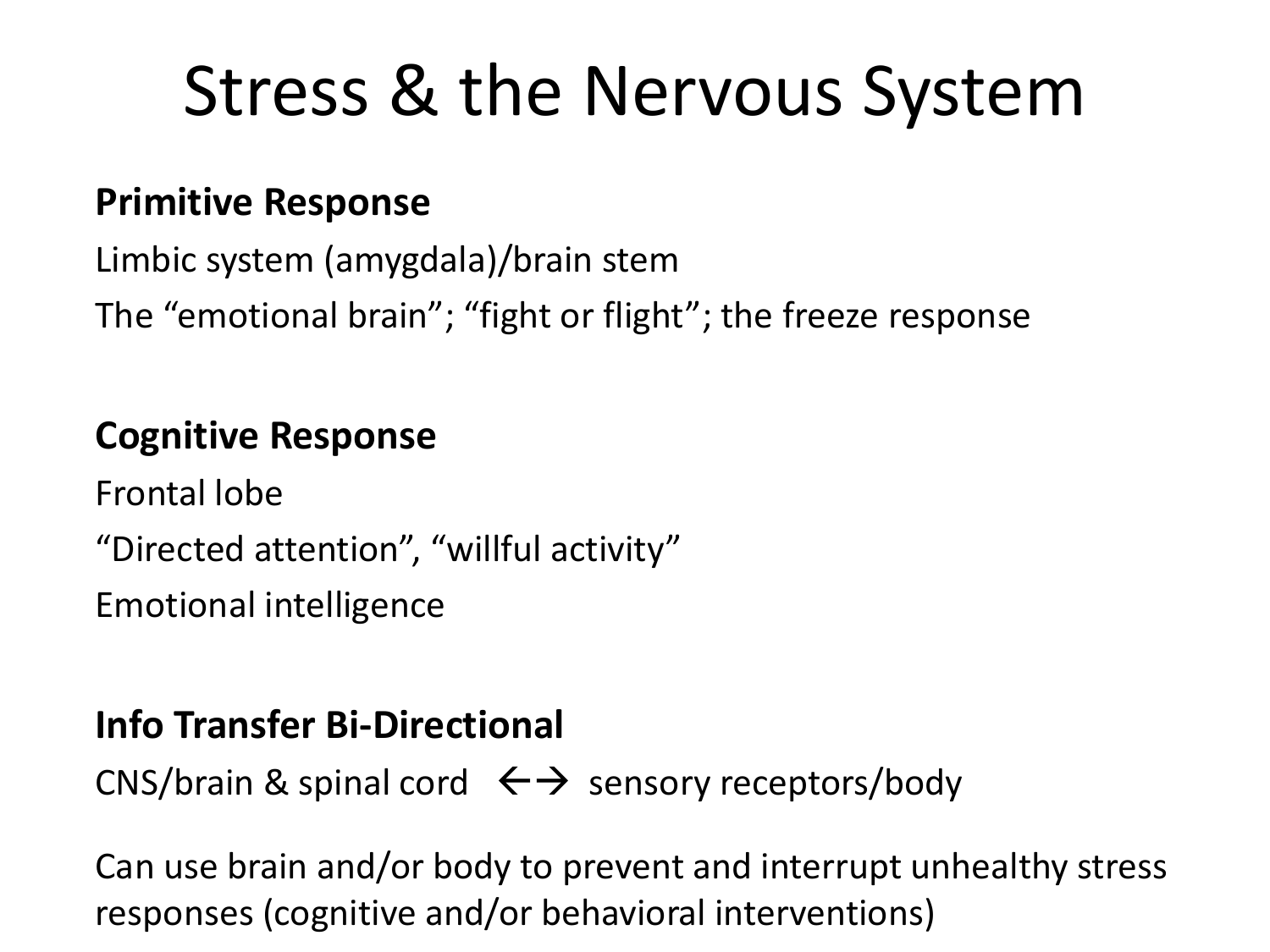# Consequences of Chronic Stress

### **SYMPTOMS: Social, physical, mental, emotional**

- Functional Impairment
	- Interpersonal (dysfunction, isolation)
	- Work (over/underwork)
- Physical Health
	- Cardiovascular disease, sleep disorders, digestive problems, obesity, skin conditions, impaired immunity (asthma, allergy)
- Mental Health
	- Mood disorders (depression, anxiety)
	- Substance abuse and behavioral addictions
	- Cognitive impairment (processing, decision-making)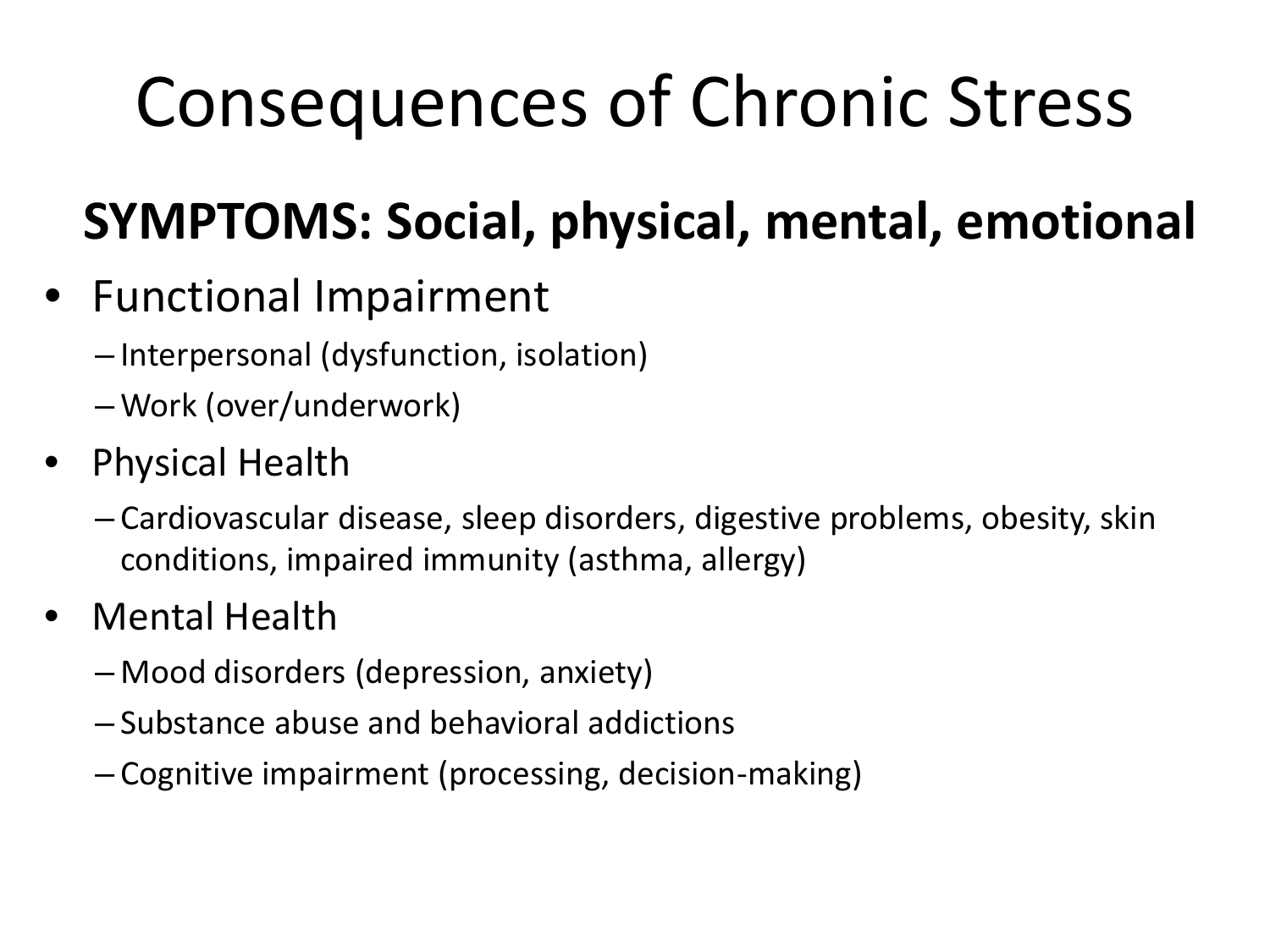# Defining Resilience

- "Adapting well in face of adversity" (Southwick, 2011)
	- *Allostatis: returning to normal functioning*
	- *Green twig analogy*
- Three core psychological attributes (Buckwalter, 2011):
	- *Strength*
	- *Meaning/purpose*
	- *Pleasure*
- Multidimensional (varies across domains)
- Possible to increase resiliency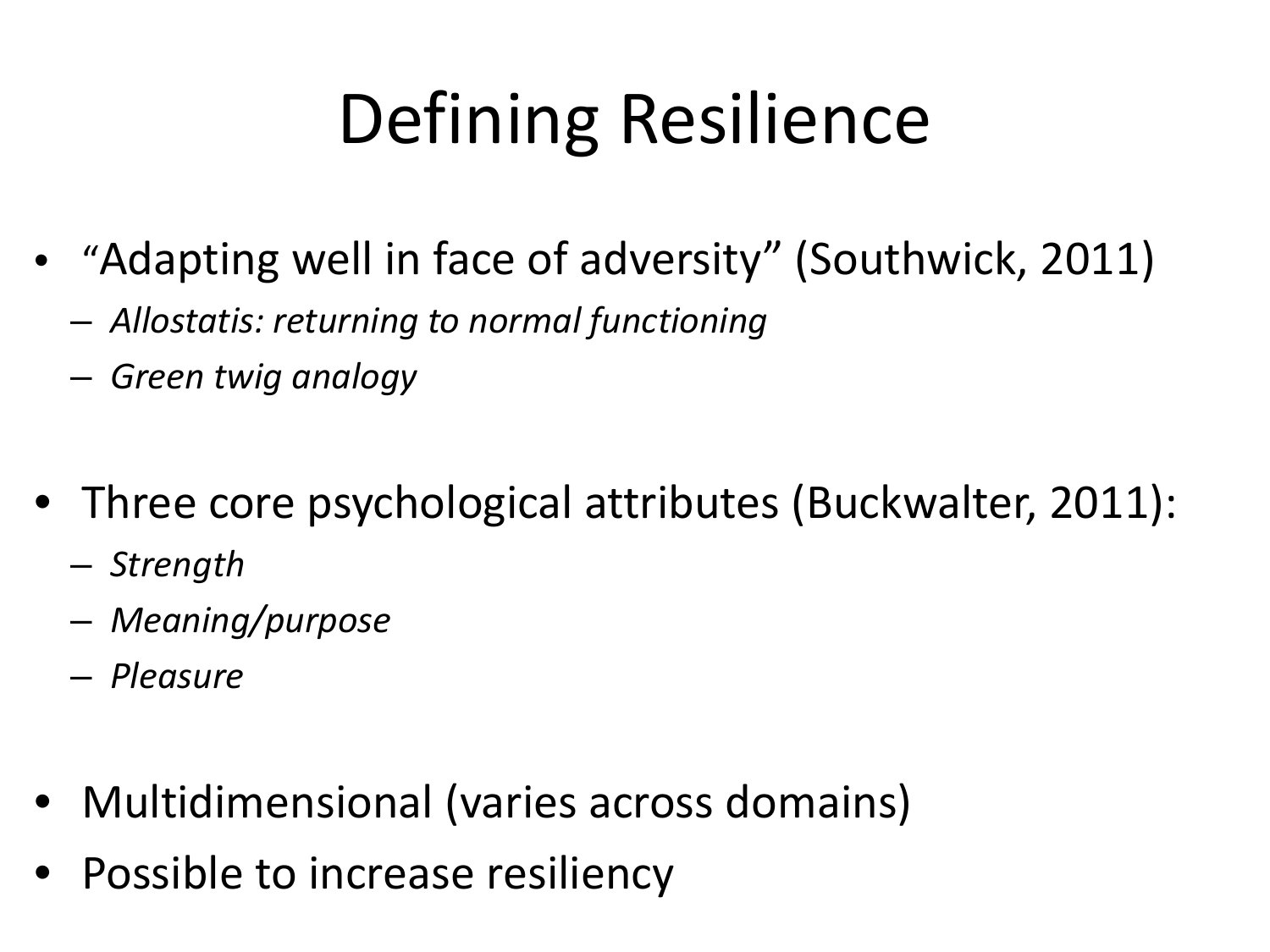### Resilience: Psychosocial Factors (NCPTSD: Southwick, 2011)

- "…**can be enhanced through learning and training**" –Engaging neuroscience: plasticity and the brain
- Mediating factors:
	- *Genetic, developmental, neurobio, psychosocial, spiritual*
	- *Need for accurate assessment (multiple instruments)*
- Psychosocial factors:
	- –*Role models, positive emotions, emotional regulation, cognitive flexibility, coping style, spirituality, moral code, social support, training, rapid recovery, purpose and meaning*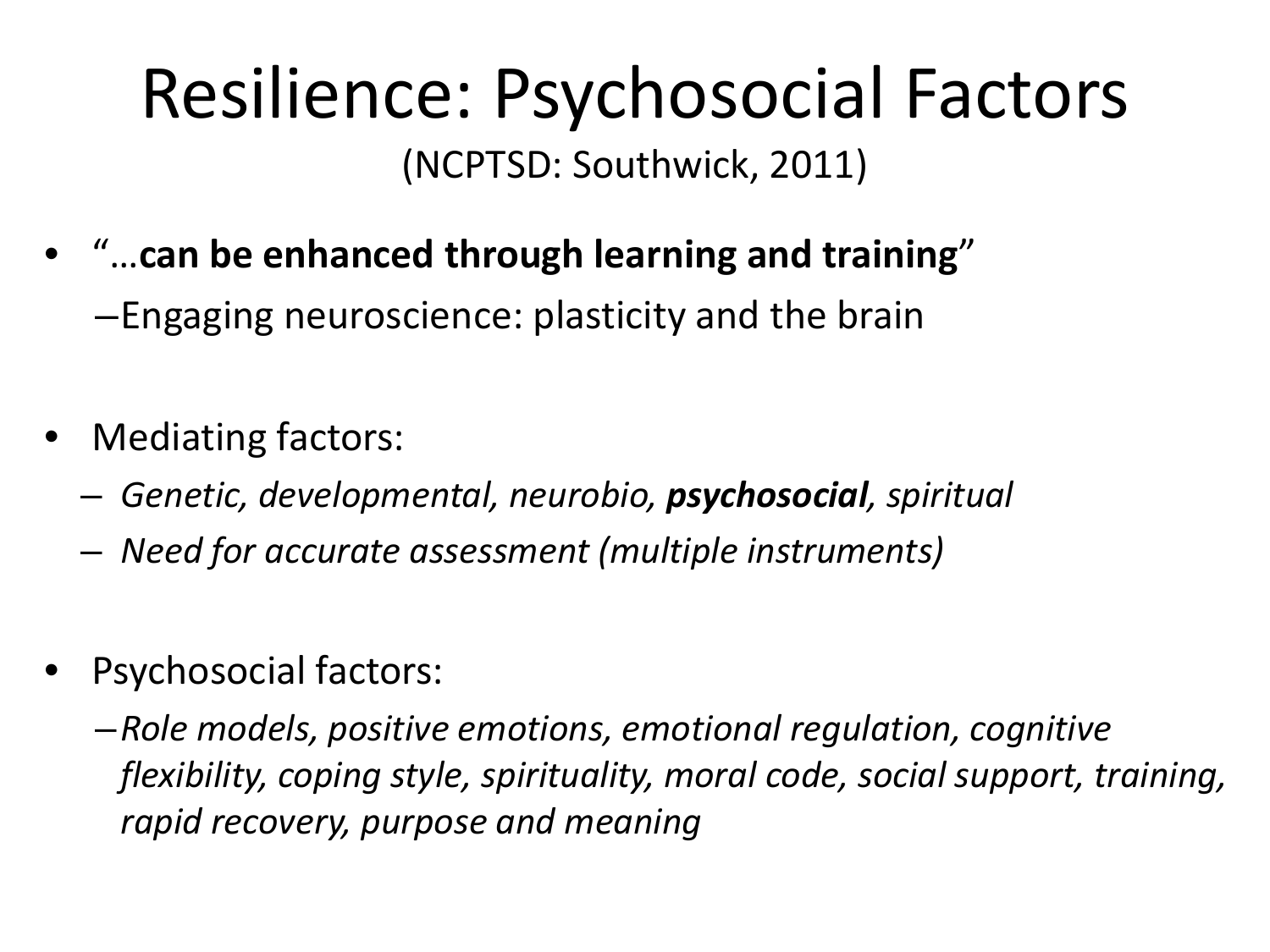# **ASSESSMENT TOOLS & STRATEGIES**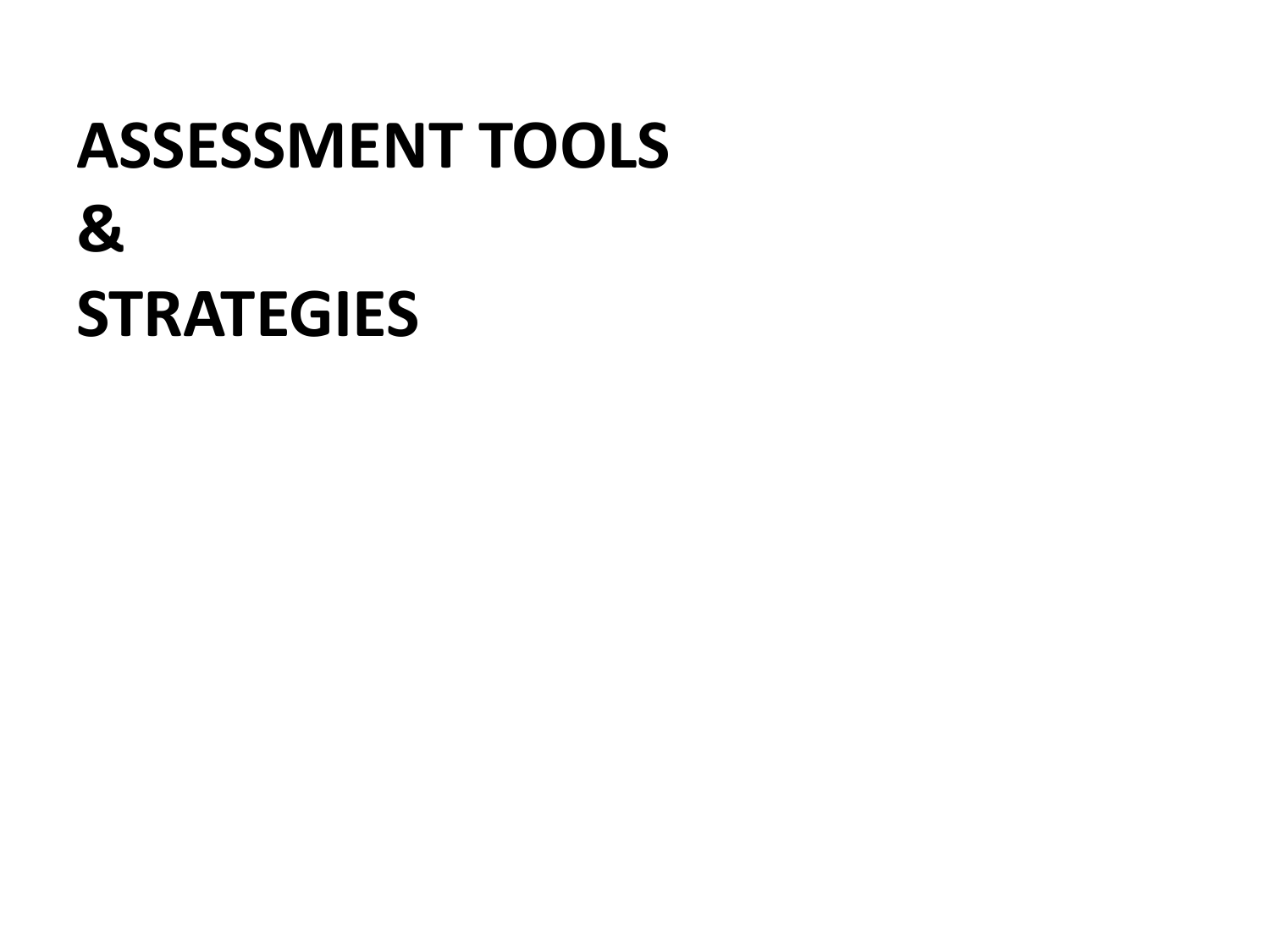# Awareness

#### SELF-INVENTORIES: STRESS COPING

Tools:

- Identify, quantify & explore **STRESSORS**
- Identify, quantify & explore **STRESS SYMPTOMS**
- Identify, quantify & explore **COPING RESOURCES**

### **AWARENESS** facilitates ability to:

- **MONITOR** stress
- **INTERRUPT** and **AVOID** stressors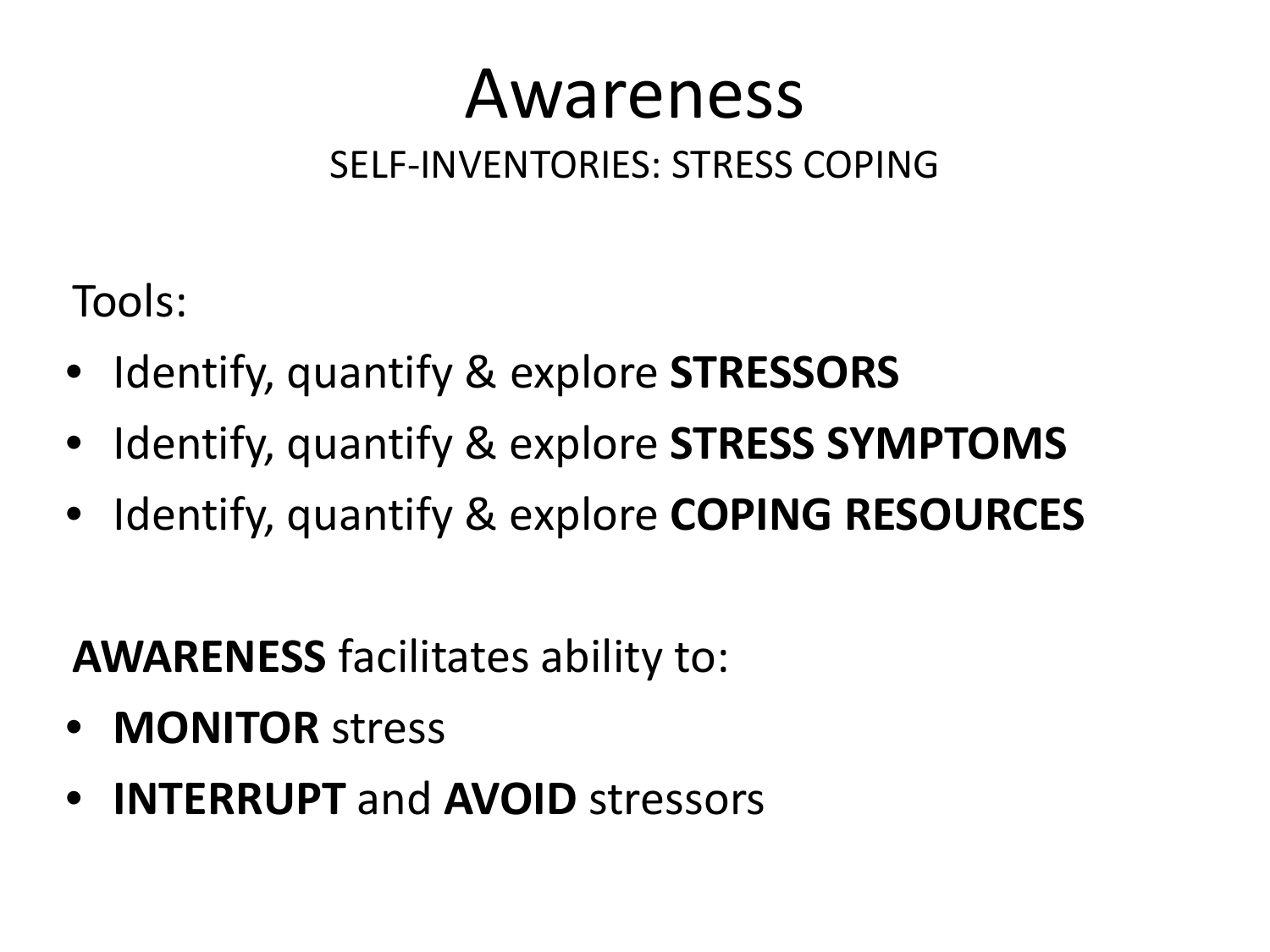# Monitoring Stress Arousal



- Awareness of optimal stimulation range
- Practice body scanning (physical awareness)
- Adjust demands level
- Check your pacing
- Avoid rapid shifts in pacing
- Record patterns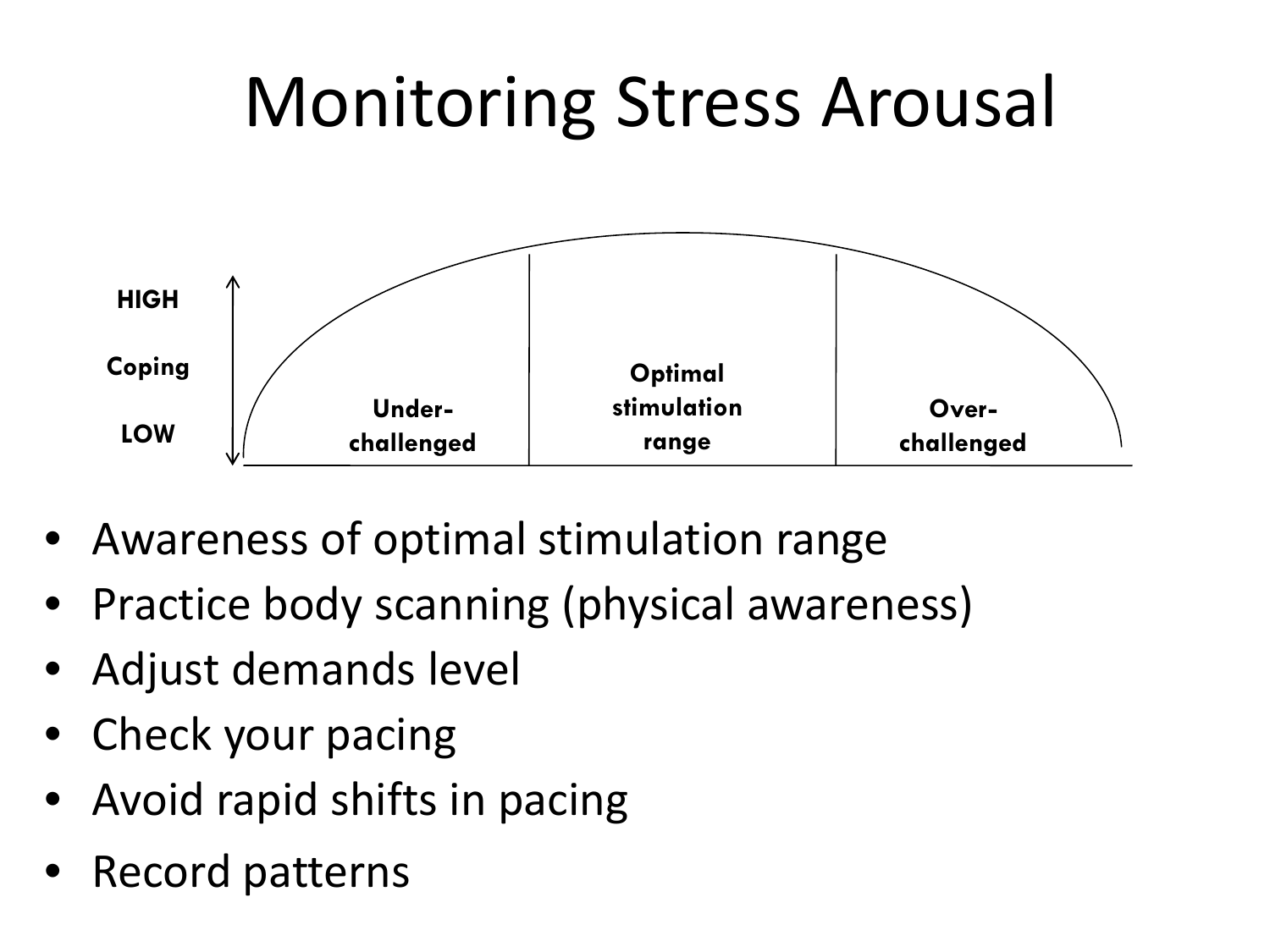# Interrupting Stress Arousal

- **Interruption** of neurological stress response:
	- Accurate assessment of stressor / coping resources
	- –+ Intentional change in cognition or behavior (willful activity)
	- –= Alteration of neurochemistry & information flow
		- Diffusion of adrenaline and cortisols

### • **ACTIVITIES:**

- –Laughter
- –Mindfulness practices
	- Walking, moving, sitting; prayer, contemplation; drawing
- –Aerobic exercise (breathing exchange of gasses)
	- *Any cardio, yoga, kickboxing, hiking, swimming, walking*